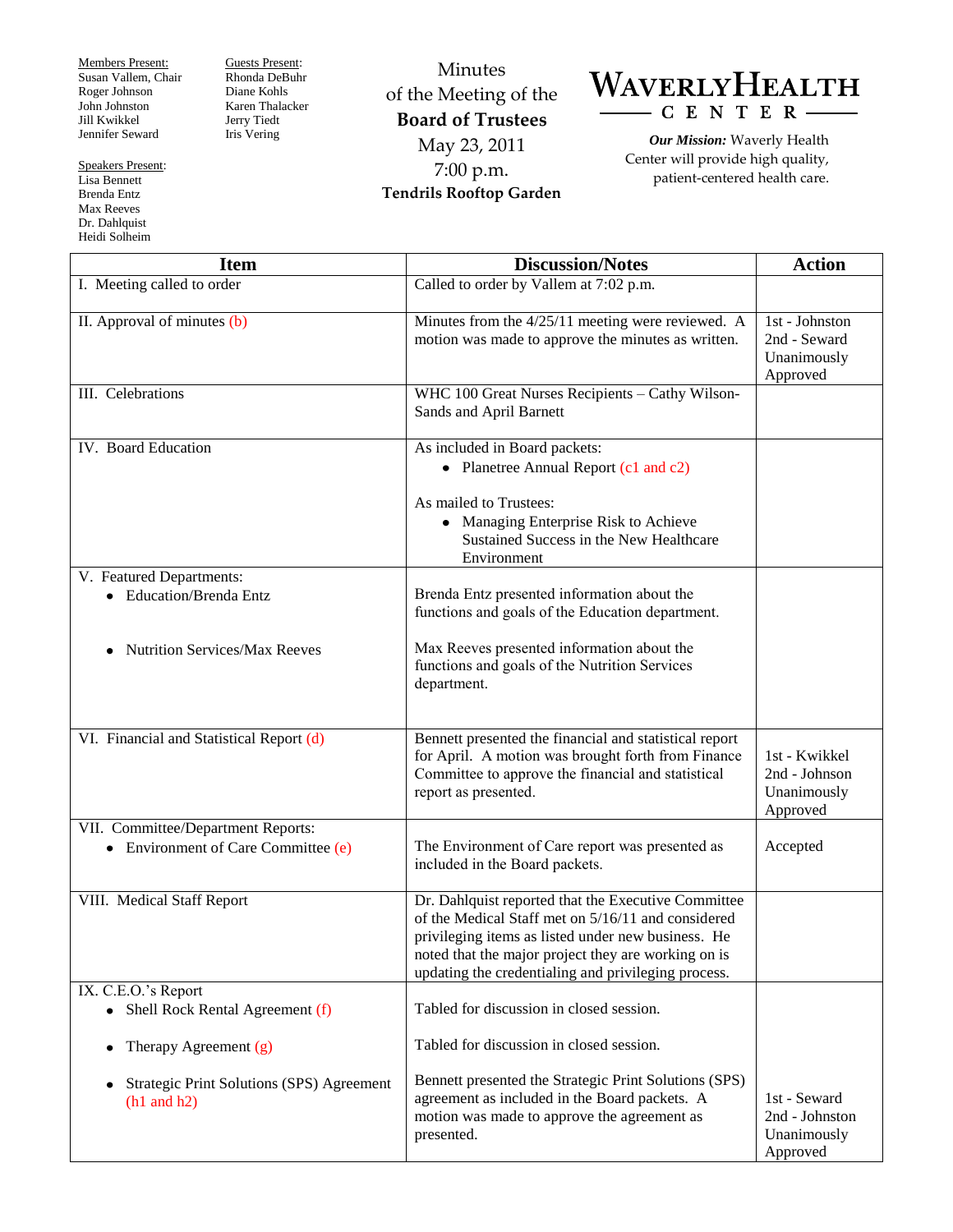| X. Patient Satisfaction Survey Report $(i1 - i5)$                                                                                                                                                                                                                                                                                                                                                                                                                                                                                                                                                                                                                                                                                                                                                | Solheim presented the Press Ganey patient<br>satisfaction survey results for the period ending<br>March 31st.                                                                                                                                                                                            |                                                            |
|--------------------------------------------------------------------------------------------------------------------------------------------------------------------------------------------------------------------------------------------------------------------------------------------------------------------------------------------------------------------------------------------------------------------------------------------------------------------------------------------------------------------------------------------------------------------------------------------------------------------------------------------------------------------------------------------------------------------------------------------------------------------------------------------------|----------------------------------------------------------------------------------------------------------------------------------------------------------------------------------------------------------------------------------------------------------------------------------------------------------|------------------------------------------------------------|
| XI. Old Business<br>• Helipad (Change Orders) $(i1 \text{ and } i2)$                                                                                                                                                                                                                                                                                                                                                                                                                                                                                                                                                                                                                                                                                                                             | Bennett presented change orders for the helipad<br>project. A motion was made to approve the change<br>orders as presented, not to exceed \$30,000 in<br>additional costs.                                                                                                                               | 1st - Seward<br>2nd - Johnson<br>Unanimously<br>Approved   |
| CEO Search                                                                                                                                                                                                                                                                                                                                                                                                                                                                                                                                                                                                                                                                                                                                                                                       | A schedule of upcoming CEO interview meetings<br>was distributed to Board members.                                                                                                                                                                                                                       |                                                            |
| Governance Institute Membership                                                                                                                                                                                                                                                                                                                                                                                                                                                                                                                                                                                                                                                                                                                                                                  | Discussion was held regarding Board education<br>options. The Board requested to have our<br>membership with the Governance Institute canceled<br>at earliest possible time.                                                                                                                             |                                                            |
| Clover $2nd$ Floor Lease                                                                                                                                                                                                                                                                                                                                                                                                                                                                                                                                                                                                                                                                                                                                                                         | Bennett presented the proposed renewal to our<br>second floor lease with Clover. A motion was made<br>to approve the lease with a 5% increase and 5 year<br>term.                                                                                                                                        | 1st - Johnson<br>2nd - Kwikkel<br>Unanimously<br>Approved  |
| XII. New Business<br>• Provisional Appointments to Medical                                                                                                                                                                                                                                                                                                                                                                                                                                                                                                                                                                                                                                                                                                                                       | Privileging items were presented as individually                                                                                                                                                                                                                                                         |                                                            |
| Staff:<br>Karen Aderholdt, M.D. - Consulting,<br>Radiology, vRad<br>Gregory Kenyherz, M.D. - Consulting,<br>Radiology, vRad<br>Ravi Giyanani, M.D. - Consulting,<br>Radiology, vRad                                                                                                                                                                                                                                                                                                                                                                                                                                                                                                                                                                                                              | listed at left. All files have been reviewed by the<br>Executive Committee of the Medical Staff. The<br>Executive Committee recommends approval. A<br>motion was made to approve all privileging items as<br>individually considered and recommended by the<br>Executive Committee of the Medical Staff. | 1st - Johnston<br>2nd - Johnson<br>Unanimously<br>Approved |
| Provisional to Regular Status on Medical<br>$\bullet$<br>Staff:<br>• Joshua Morais, M.D. - Consulting,<br>Radiology, vRad<br>Karen Caldemeyer, M.D. - Consulting,<br>Radiology, vRad<br><b>Steven Davis, M.D.</b> - Consulting,<br>Radiology, vRad<br>• Steven Brick, M.D. - Consulting,<br>Radiology, vRad<br>• Thomas Fay, M.D. - Consulting,<br>Radiology, vRad<br>• Ranie Pendarvis, M.D. - Consulting,<br>Radiology, vRad<br>• Christopher Hurt, M.D. - Consulting,<br>Radiology, vRad<br>• Danit Talmi, M.D. - Consulting,<br>Radiology, vRad<br>• William Zinn, M.D. - Consulting,<br>Radiology, vRad<br>• Parina Cho, M.D. – Consulting,<br>Radiology, vRad<br>$\blacksquare$ James Okoh, M.D. - Consulting,<br>Radiology, vRad<br>• Bruce Reiner, M.D. – Consulting,<br>Radiology, vRad |                                                                                                                                                                                                                                                                                                          |                                                            |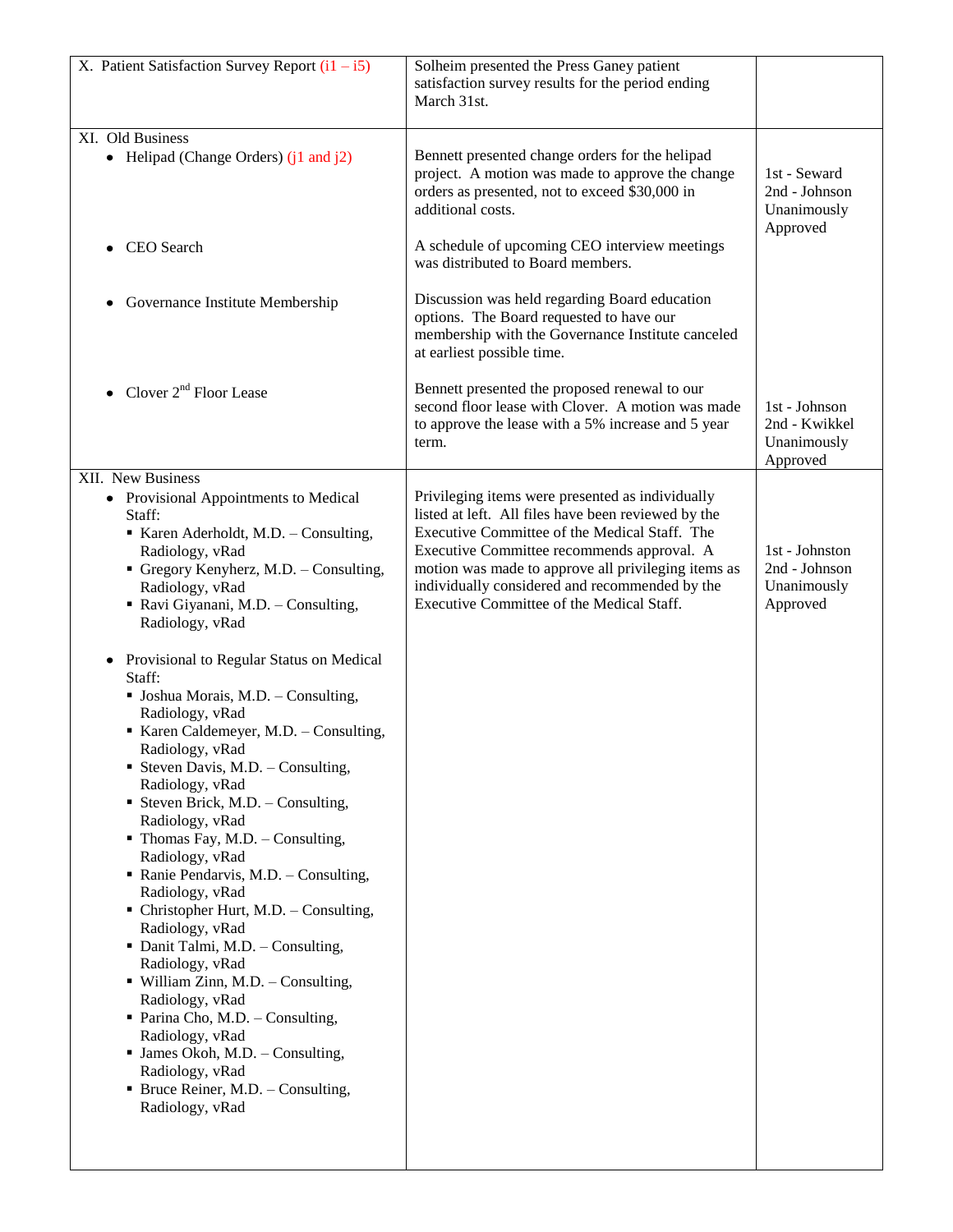| Continuation of Provisional Status on<br>$\bullet$<br><b>Medical Staff:</b><br>• Dariusz Bulczak, M.D. - Consulting,<br>Radiology, vRad<br>New/Revised Policies:<br>• Medication Orders (11)<br>• Medication Handling, Storage, and<br>Control (12)<br>• Formulary $(13)$<br>$\blacksquare$ Investigational Drugs (14)<br>• Look-alike Sound-alike Medications (15)<br>Finance Committee (m)<br>٠ | The new/revised policies were presented for review<br>as included in the Board packets. The policies have<br>been reviewed by the Executive Committee of the<br>Medical Staff and are recommended for approval. A<br>motion was made to approve the policies as listed at<br>left.<br>Bennett reported that the Finance Committee met on<br>5/20/11. Minutes from said meeting were included<br>in the Board packets.                                                                                 | 1st - Johnson<br>2nd - Seward<br>Unanimously<br>Approved   |
|---------------------------------------------------------------------------------------------------------------------------------------------------------------------------------------------------------------------------------------------------------------------------------------------------------------------------------------------------------------------------------------------------|-------------------------------------------------------------------------------------------------------------------------------------------------------------------------------------------------------------------------------------------------------------------------------------------------------------------------------------------------------------------------------------------------------------------------------------------------------------------------------------------------------|------------------------------------------------------------|
| • Capital Request - Ultrasound Equipment<br>$(m1$ and $m2)$<br>$\blacksquare$ Capital Request – Kitchen Remodel (m3<br>and $m4)$<br>Capital Request - CISCO Filtering and<br>Encryption (m5)                                                                                                                                                                                                      | Bennett presented the following capital requests:<br>• Ultrasound Equipment at a cost not to exceed<br>\$188,000 (budgeted at \$165,000)<br>Kitchen Remodel at a cost not to exceed<br>\$29,800 (budgeted)<br>• CISCO Filtering and Encryption at a cost not to<br>exceed \$23,045 (not budgeted)<br>A motion was brought forth from Finance<br>Committee to approve the capital requests as detailed<br>above.                                                                                       | 1st - Johnson<br>2nd - Kwikkel<br>Unanimously<br>Approved  |
| <b>•</b> FY12 Budgets $(n1 - n4)$                                                                                                                                                                                                                                                                                                                                                                 | Bennett presented the FY12 operating and capital<br>budgets. The budgets were developed with the<br>following assumptions:<br>**a 5% average charge increase<br>**a 3% average salary increase<br>**a 3.04% total margin less foundation transfers<br>anticipated<br>**budgeted capital purchases of $$1,450,206$ -<br>including \$727,000 designated for Meaningful<br>Use<br>A motion was brought forth from the Finance<br>Committee to approve the operating and capital<br>budgets as presented. | 1st - Johnson<br>2nd - Kwikkel<br>Unanimously<br>Approved  |
| • Charity Care<br>Executive Committee (o)<br>■ 4/26/11 Helipad Walkway/Snowmelt<br>System                                                                                                                                                                                                                                                                                                         | No applications for charity care were presented.<br>The minutes of the 4/26/11 Executive Committee<br>meeting were presented as included in the Board<br>packets. The Executive Committee acted to approve<br>a change order for the helipad walkway snowmelt<br>system at a cost not to exceed \$59,500. The action<br>of the Executive Committee was ratified as<br>presented.                                                                                                                      | 1st - Vallem<br>2nd - Johnson<br>Unanimously<br>Approved   |
| XIII. Closed Session<br>• Iowa Code Chapter 388.9                                                                                                                                                                                                                                                                                                                                                 | A motion was made to move into closed session at<br>8:43p.m. for the purpose identified at left.                                                                                                                                                                                                                                                                                                                                                                                                      | 1st - Seward<br>2nd - Johnson<br>Unanimously<br>Approved   |
| XIV. Open Session                                                                                                                                                                                                                                                                                                                                                                                 | A motion was made to move back into open session<br>at 9:25 p.m.                                                                                                                                                                                                                                                                                                                                                                                                                                      | 1st - Kwikkel<br>2nd - Johnston<br>Unanimously<br>Approved |